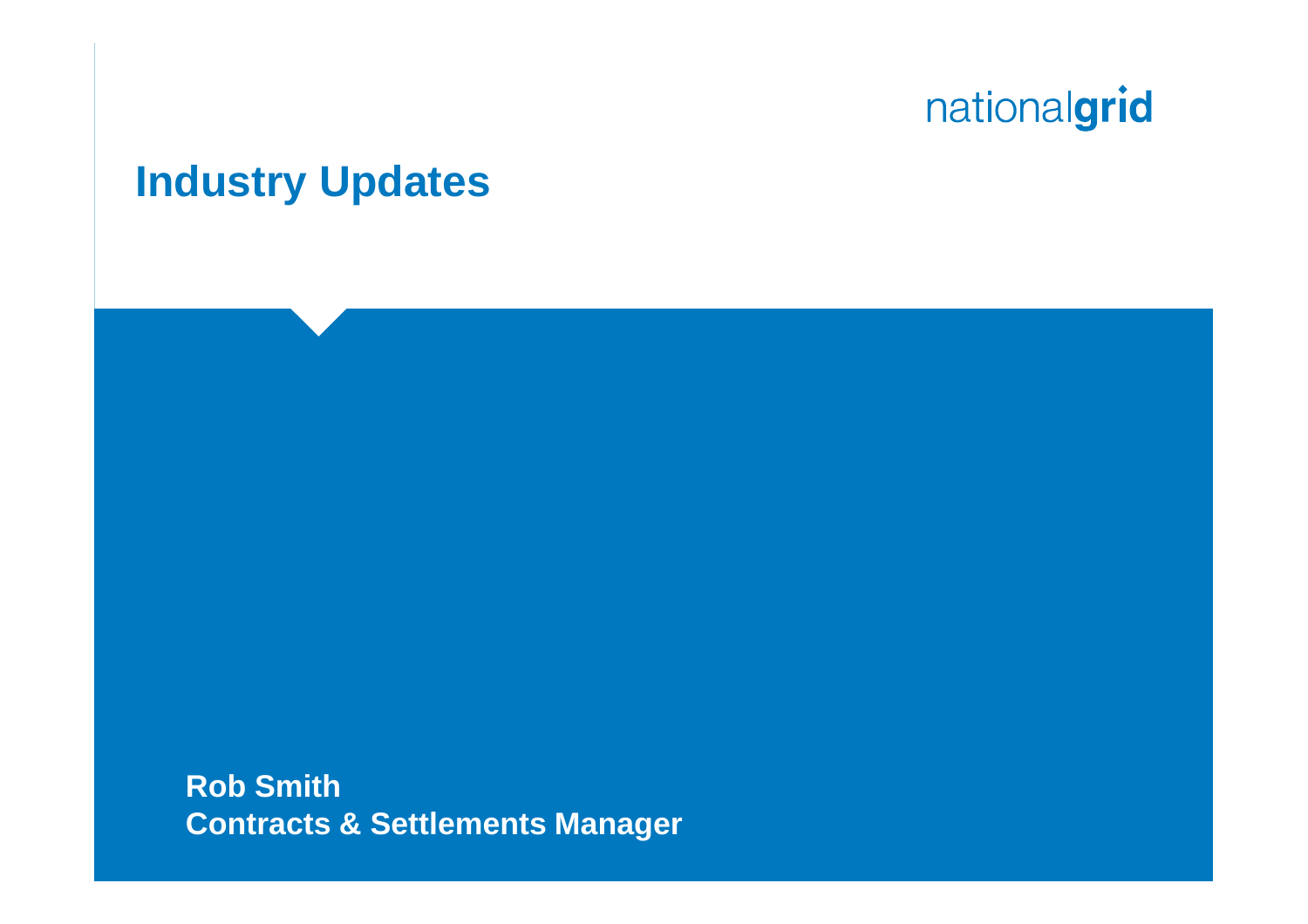### **IT user group**

#### **Drivers**

- Ofgem / participant feedback about more engagement around System Operator IT developments
- **Significant change within the industry over the next few years that** will impact IT systems:
	- EU Codes
	- Multiple BSC modifications (inc P354 & P355)
	- Demand Side participation
	- **EBS**
	- Flexibility programme

#### **Proposal**

- Internal approach to governance will co-ordinate work across multiple projects to ensure joined-up approach to development and deployment
- Opportunity exists for a similar approach to engagement on IT systems to optimise industry time and resources
- Specific terms of reference to follow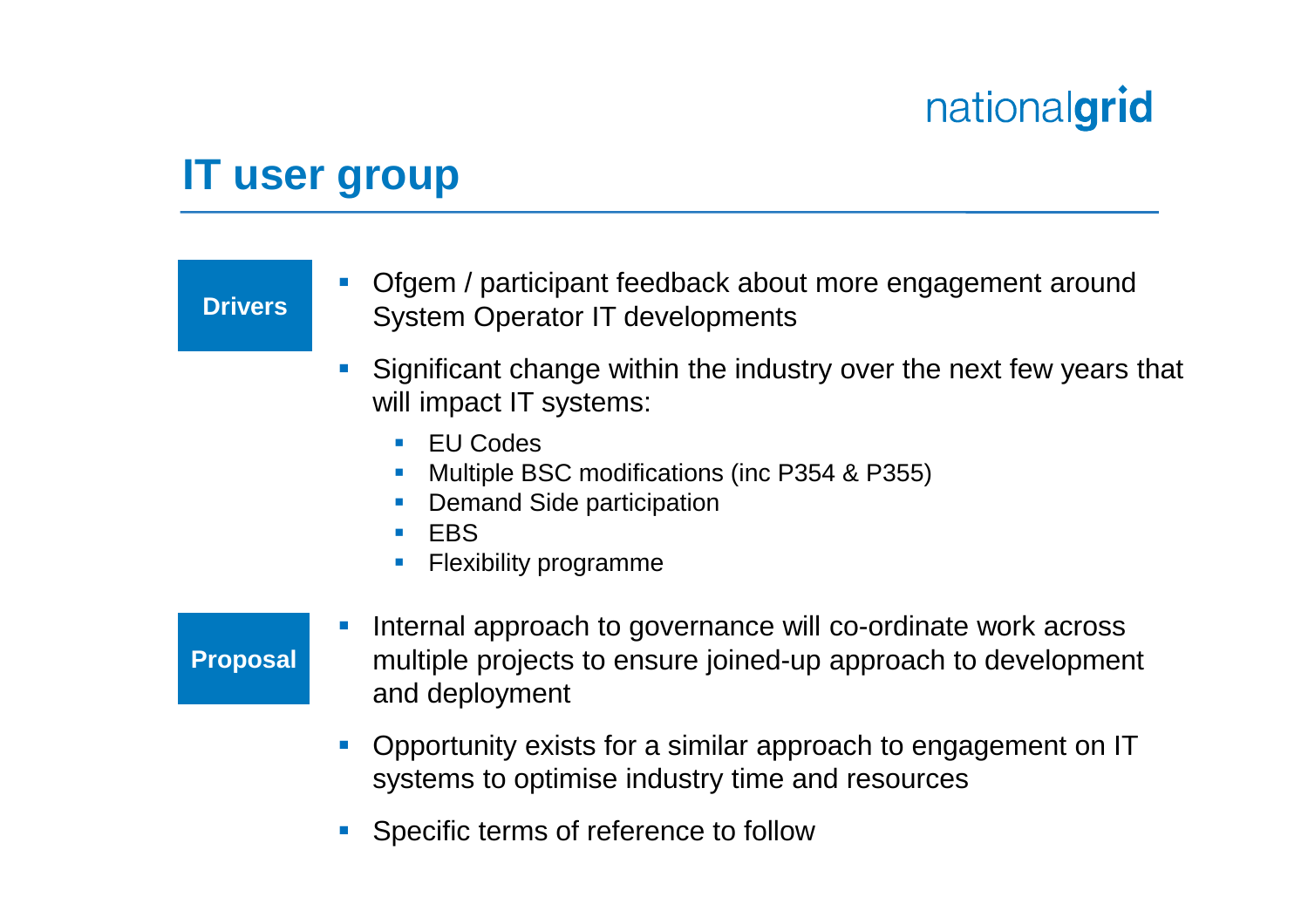## **The iEMS refresh project**

- **Refresh of critical electricity network control system**
- **F** Go-live of updated on  $4$ <sup>th</sup> November
- **There is no expected impact**

#### **Ongoing Network management**

Secures our ability to manage power transmission systems 24x7 to mid-2020s

#### **Secure, robust and stable**

Provides enhanced cyber security; ensures required resilience and stability

### **Enhanced Capabilities**

IEMS v17 is providing improved capabilities now, and allowing for further future opportunities